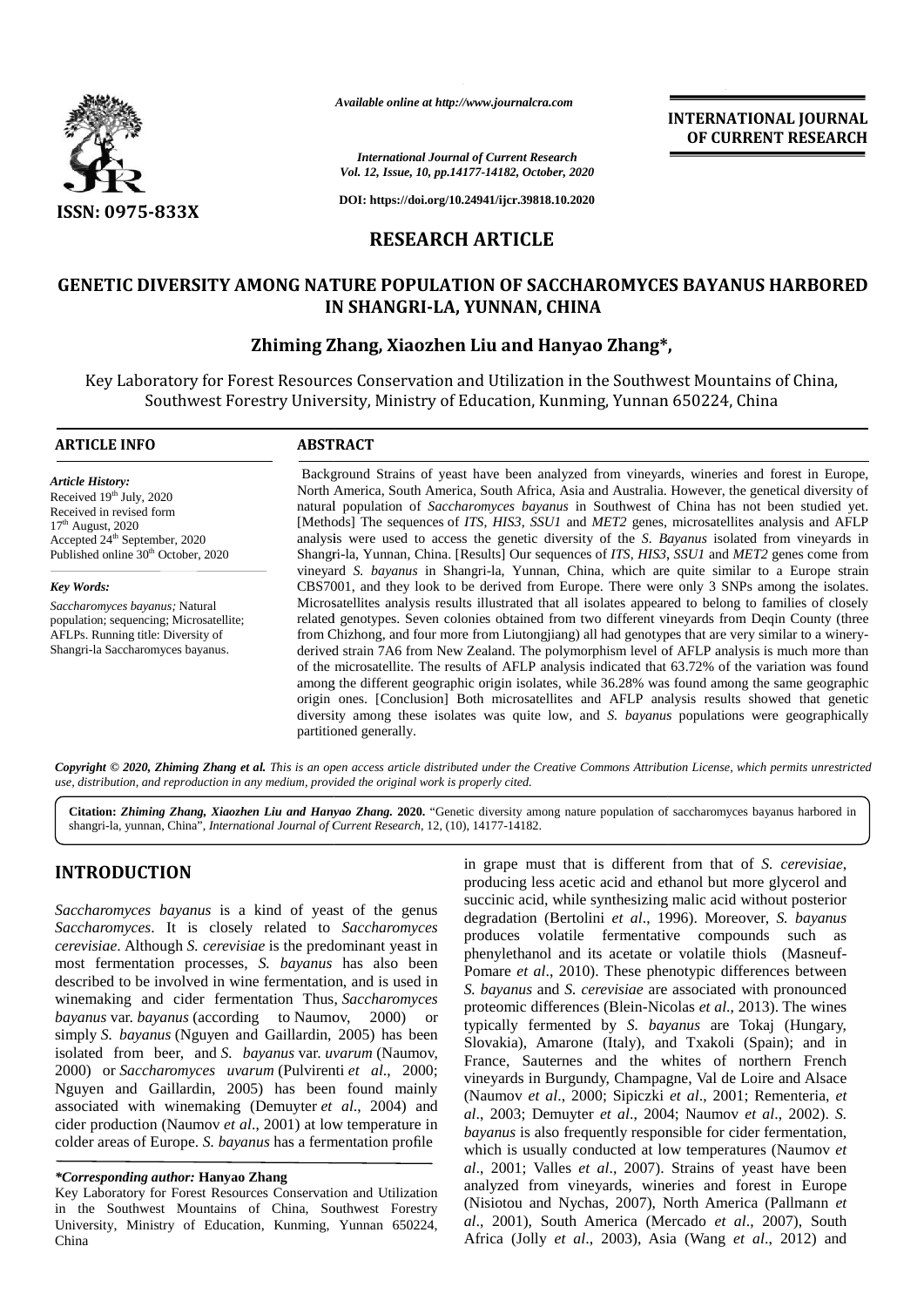Australia (Zhang *et al*., 2010). Here we present results of some strains of *S. bayanus* from grape juice samples from vineyards in Shangri-la, Yunnan, China. *S. bayanus* is identified using RFLP and DNA sequences analysis. In addition, microsatellite and AFLP procedures were used to assess the amount of polymorphism detected among *S. bayanus* isolates and to estimate relationships and similarities, in order to evaluate the potential of these molecular markers in breeding programs as well as in germplasm conservation.

#### **METHODS**

*Yeast isolation and identification:* The selective protocol used for *Saccharomyces* isolations was based on the selective enrichment in a raffinose–ethanol liquid medium as previously described (Sampaio & Gonçalves, 2008; Libkind, *et al*., 2011). All samples were plated directly, with dilution as appropriate, on YPD plates containing chloramphenicol (100 g/mL). Putative *Saccharomyces* isolates were confirmed by the observation of *Saccharomyces*-type ascospore production. The ITS1–5.8S-ITS2 (internal transcribed spacer, ITS) regions of these colonies were initially analyzed by restriction fragment length polymorphism (RFLP) (with the restriction endonucleases HaeIII and a more detailed analysis was undertaken for Saccharomyces sensu stricto colonies using MspI) and then by sequencing in order to identify the isolates to the species level.

#### *PCR*

DNA was isolated according to Ling *et al*. (1995). Oligonucleotide primers for PCR amplification of gene regions are listed in Table 1. PCR was performed in a mixture containing  $1 \times$  Taq polymerase buffer,  $100 \mu M$ deoxynucleotides, 1 μM of each primer and 2 U of Taq polymerase. A volume of 4 μL of DNA, diluted to 1– 50 ng μL, was transferred to a PCR tube before adding the reaction mixture, to a final volume of 100 μL. PCR amplifications were carried out in a 2400 Perkin-Elmer Thermocycler. PCR amplification was performed as follows: initial denaturing at 95°C for 5 min, then 40 PCR cycles of three steps (denaturing at 94°C for 1 min, annealing at 54- 65°C for 2 min and extension at 72°C for 2 min), followed by final extension at 72°C for 10 min. PCR products were separated on a 1.4% agarose gel in  $0.5 \times$  TBE (4.5 mM Trisborate, 1 mM EDTA, pH 8) buffer. After electrophoresis, gels were stained with ethidium bromide (0.5 μg mL) and visualized under UV light. A 100-bp DNA ladder marker served as the size standard.

*Microsatellite analysis:* The microsatellite analysis was performed according to the method of Zhang *et al*. (2014). The PCR products were assayed for their yield on agarose gels and analyzed on an Applied Biosystems DNA Sequencing 3130XL machine using Genescan software.

*AFLP analysis:* The AFLP analysis was performed following the manual of the AFLP kit (Life Technologies). The pre and the selective amplifications were performed in a 2400 Perkin-Elmer Thermocycler. An equal volume of loading dye (95% v/v formamide and 0.08% w/v bromophenol blue in 20 mM EDTA) was added to each sample, which was then denatured at 95°C for 3 min and placed on ice for 2 min before loading.

Amplification products were analyzed by electrophoresis in a 6.5% Polyacrylamide Gel. The electrophoresis parameters were set to 1500 V, 40.0 mA, 40.0 W,  $50^{\circ}$ C and the run time was set to 2.0 h. In this study, we used nine pairs of primers (T/CT, A/CG, A/CC, T/CA, T/CG, C/CA, C/CC, G/CT, and C/CG) for AFLP analysis. Separated AFLP products were visualized by silver staining as described in the Promega Silver Staining kit and gel images were saved as TIF files for further analysis.

*Data analysis:* For microsatellite and AFLP data, each isolate was scored 1for presence or 0 for the absence of each polymorphic band. Bands present in all isolates were not scored. Of cause, the genetic loci which were invariant are also important for their potential to detect polymorphism in other flue-cured tobacco genotypes. Bands within genotypes were scored as missing data if poorly resolved on the gel or if template DNA did not amplify well. Only bright, clearly distinguishable bands were used in the genetic analysis. All statistical analyses were performed by NTSYS-pc, Version 1.8. Pair similarity coefficients range from 0 (all bands between isolates were different) to 1 (all bands between isolates were identical). Dendrograms were generated with the unweighted pair-group method, arithmetic average (UPGMA) algorithm as described by Sneath and Sokal (1973). AMOVA and Fst calculations were performed with the software package Arlequin (Schneider *et al*., 2000).

*Purification of PCR Products and sequencing:* PCR products for sequencing were purified using the High Pure PCR Product Purification Kit (Roche) according to the manufacturer's instructions and analyzed on an Applied Biosystems DNA Sequencing 3130XL machine. All isolates number sequences were sequenced completely on both strands.

*Sequence analysis:* Sequences were edited using Vector NTI, transformed into FASTA format, and compared to the NCBI database using BLAST.

### **RESULTS**

*Sequences analysis:* The 5.8S-ITS region of those isolates only exhibited an *S. bayanus* restriction pattern. And these 5.8S-ITS sequences displayed identical with the strain CBS7001. Further analysis showed that the nucleotide sequence of *HIS3*, *SSU1* and *MET2* genes of all isolates were very similar to that of CBS7001. There were only 3 bp differences among these 3 genes, one appeared in *HIS3* (*in* LTJ 19), the other two were in *SSU1* (*in* CZ 14 and BZL5 respectively), and *MET2* of all isolates was identical to the CBS7001. It indicated that these *S. bayanus* strains might original from Europe or might have the same ancient with the European isolate CBS7001. The sequencing results also indicated that the relationships among these strains were very close, and genetic diversity among these isolates was quite low.

*Microsatellite analysis:* Microsatellite amplified very well, and using this system, we could distinguish 43 genotypes in total. One (XJ5) matched the sequenced strain of *S. bayanus* (ACY338), only 2 bp different at two loci*.* A total of 125 bands were scored from the comparison of amplification with 13 primers of DNAs from 43 isolates, with an average of 9.6 bands scored per primer.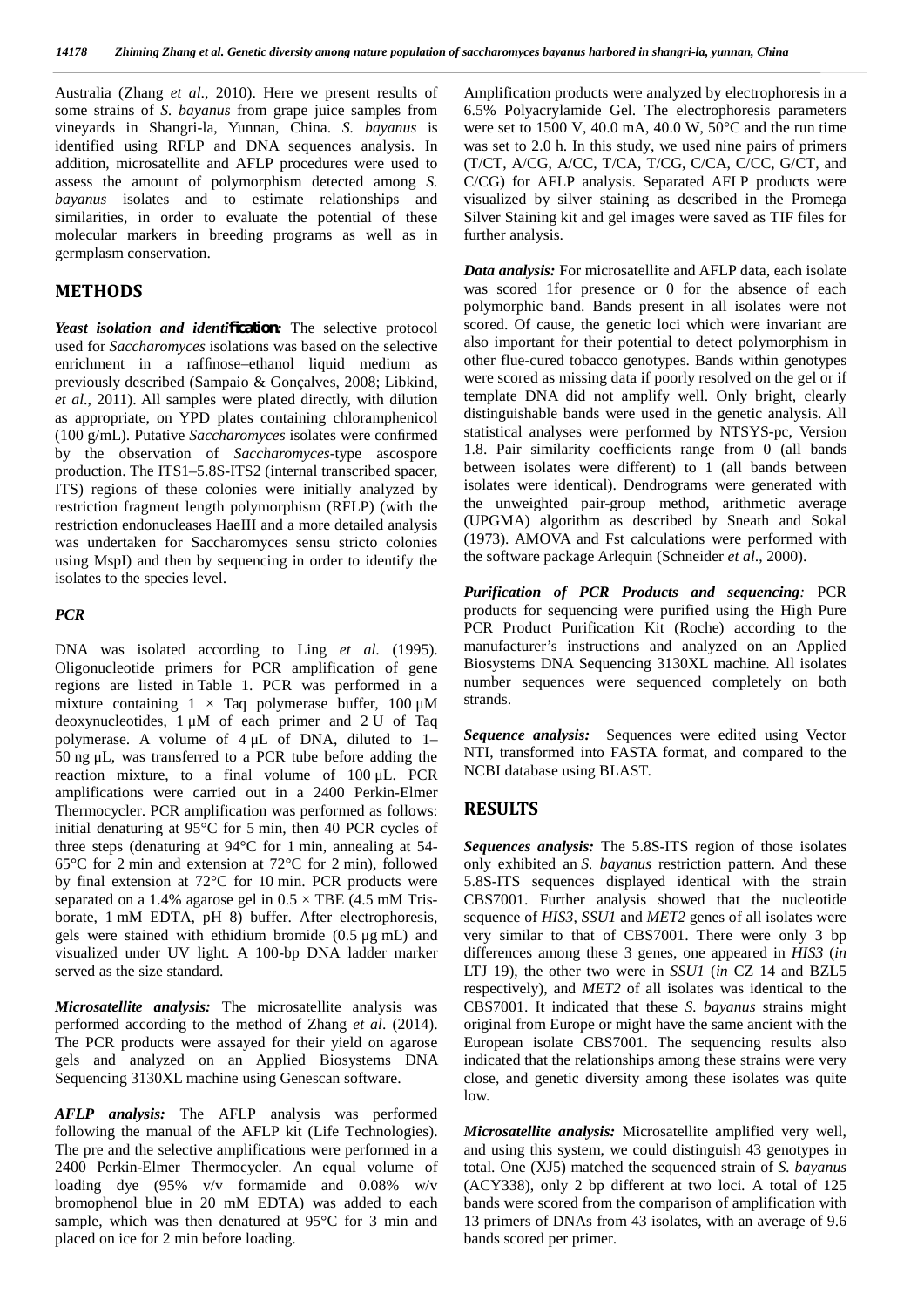Three to fifteen bands generated by a single primer of variable lengths were detected. Portions of gels showing typical amplification products are shown in Figure 1. The polymorphic bands were 78 (62.4%), and one primer detected a mean of 6 polymorphic bands per reaction. Microsatellite-based pair similarities ranged from 0.84 (BZL5 and CZ10, BZL7 and CZ10) to 0.98 (CZ11 and CZ14, LTJ26 and LTJ 29). At the 0.88 phenon level, three distinct clusters were apparent in the dendrogram (Figure 1). Ⅰincluded 60.47% of the isolates encompassing pair similarity values ranging from 0.90 to 0.98. Ⅱ included 23.26% of the isolates and encompassing pair similarity ranging from 0.90 to 0.97. Ⅲ included 16.27% of the isolates and encompassed encompassing pair similarity values ranging from 0.95 to 0.98. Interestingly, XJ11, a Xinjian isolate, did not cluster with two other isolates from Xinjian in group III, but with Benzhilan isolates in group II (Figure 1).

Figure 1 showed the relationships among these isolates. All isolates appeared to belong to families of closely related genotypes. The Buchun vineyard from Deqin County also had its own cluster of ten very closely related strains. Separate fruits from the same vineyard in Xingjian, Shangrila County diverted in two different benches: one came from the Buchun vineyard sampling, while the other came from different juices at the Benzilan vineyard. The most surprising finding was that seven colonies obtained from two different vinyards from Deqin County (three from Chizhong, and four more from Liutongjiang) all had genotypes that are very similar to a winery-derived strain 7A6 from New Zealand Zhang *et al*. (2014).

*AFLP analysis:* Using nine primer pairs, 563 different fragments were obtained, with an average of 5.47 polymorphic loci per primer pair. The average polymorphism rate was 16.84%. A range of different strains was present in Shangri-la. Two (E-ACT/M-CTG) to eleven polymorphic bands (E-AGC/M-CTC) of variable lengths were detected. And the polymorphic rate ranged from 1.42% (E-AAC+M- CTA) to 10.12% (E-ACG+M-CAA). AFLP-based pair similarities ranged from 0.84 to 0.97. The dendrogram based on AFLP data was quite similar to the dendrogram based on microsatellite data, although there were some little differences (data not shown). The 3D plot of the 43 *S. bayanus* isolates was shown in Figure 2. Analysis results illustrated that *S. bayanus* populations were geographically partitioned generally (Figure 2), and all the accessions could be divided into 4 groups.

When the genetic variation of the isolates was partitioned by AMOVA, 63.72% of the variation was found among the isolates that had different geographic origins while 36.28% was found among the ones that had the same geographic origin, suggesting a significant genetic differentiation among populations. The overall average Fst of the 43 isolates was 0.117. In 9 Chizhong isolates, the mean Fst of each isolate against the rest ranged from 0.082 to 0.118 and the mean was 0.104. Those in Liutongjiang isolates were 0.114 (mean), 0.072 (min.), and 0.123 (max.). In Benzhilan isolates, they were 0.122 (mean), 0.071 (min.) and 0.131 (max.). The means were largest in Xingjian isolates and smallest in Buchun isolates. A low value of mean Fst revealed the narrow genetic diversity of the populations.

### **DISCUSSION**

Wine quality is strongly influenced by the levels of secondary compounds, which are determined in part by the yeast species or strains involved in the fermentation process (Romano *et al*. 1997). Hence, discovering new strains or new species of yeast is the focus of much research (Espinosa *et*) *al*. 2002). Overall our results confirm that *S. bayanus* occurs in Shangri-la, where it appears to be quite common in some vineyard from Shangri-la. Genetic analysis and the sequence of the strains showed close similarity to the sequenced isolate CBS7001, which was originated in Europe. The nucleotide sequences of *ITS*, *PAD1* and *IAH1* genes of some isolates in NZ also were very similar to that of CBS7001 (Zhang *et al*., 2014). It indicated that both some Shangri-la *S. bayanus* and some NZ *S. bayanus* might be derived from Europe or might have the same ancient, and there is one globally dispersed way, properly via the grapevine, since a lot of grapevine in Shangri-la and in NZ was originated in Europe. Microsatellite and AFLP markers were employed to access the polymorphism among isolates. In this study, microsatellite and AFLP (amplified fragment length polymorphism) are genetic fingerprinting techniques suitable for the genetic evaluation of *S. bayanus*. These PCR (polymerase chain reaction) based technologies require small amounts of DNA. AFLP has been recognized as a reliable and efficient DNA marker system, compared with RFLP, RAPD, or ISSR, and has been used extensively for studying genetic diversity in different species because of their high reproducibility and multiplex ratio (De Riek *et al*. 2001). However, AFLP is quite difficult to operate, hard to master; in contrast, microsatellite is much easy, but also very reliable and efficient. Interesting enough, the strains which had SNPs among *HIS3* (*in* LTJ 19) and *SSU1* (*in* CZ 14 and BZL5 respectively) did not appear quite different with other strains among populations in the dendrograms generated by Microsatellites and AFLPs data.

Several factors can affect the number of bands per primer detected, including the species for study and the number of genotypes compared, the primer sequences, minor variations in the amplification protocol, and the scoring. Of course, the use of primer pairs selected for the reproduction of higher polymorphism in the target group of genotypes could further increase the efficiency and the applications of the AFLP approach, while the genetic loci which were invariant are also important for their potential to detect polymorphism in other *S. bayanus* genotypes. In this study, AFLPs were more efficient than microsatellite for generating polymorphisms and, therefore, also were more efficient for distinguishing among isolates. Higher levels of polymorphism per reaction detected with AFLP may have been due to the larger number of loci surveyed per reaction compared to the microsatellite. However, results from cluster analyses using microsatellite or AFLP data indicate that these two marker techniques provide similarly, but not identical phylogenetic information. The reason for this should be that microsatellites can not cover the whole genome, while AFLPs can. Hence, we concluded that both microsatellite and AFLP markers appear to provide useful genotyping systems in *S. bayanus*. However, AFLPs seem to be much more informative and efficient. In comparable, Zhang *et al*. (2015) reported that they used 10 primer pairs in analysis 65 New Zealand strains, and found that using microsatellite markers were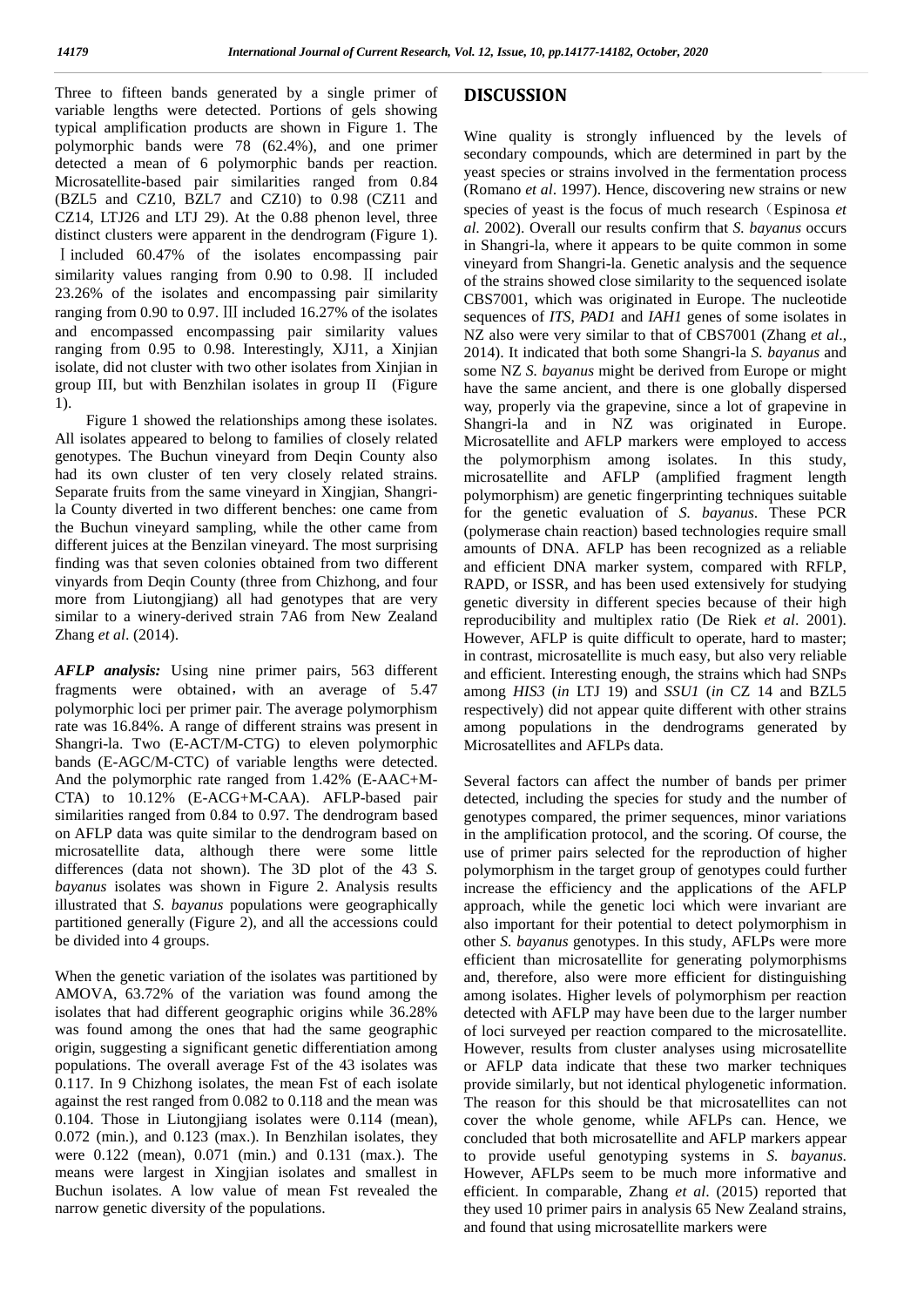| Fragments amplified | Primer sequence                   | Annealing temperature |
|---------------------|-----------------------------------|-----------------------|
| <b>ITS</b>          | ITS1: TCC GTA GGT GAA CCT GCG G   | 55                    |
|                     | ITS4: TCC TCC GCT TAT TGA TAT GC  |                       |
| HIS <sub>3</sub>    | F1: ATG TCA GAG CAA AAG GCC CTA   |                       |
|                     | R1: CAT GAG AAC ACC CTT TGT GGA   |                       |
| <i>SSU1</i>         | L1: AAA GCG ACG TCC GCT AAG TA    | 60                    |
|                     | R1: CCC CAA GCG GTT AGT AAA CA    |                       |
| MET <sub>2</sub>    | L1: CGA AAA CGC TCC AAG AGC TGG   | 60                    |
|                     | R1: GAC CAC GAT ATG CAC CAG GCA G |                       |





**Figure1. Dendrogram of** *S. bayanus* **isolates based on pair-wise comparison of microsatellite data. The vertical line represents an overall similarity of alleles of 88%, using this line all the strains could be divided into three groups. All the cycle-strains were isolated from Xinjian, but the green cycle-strain XJ11 clustered with Benzilan isolates.**



**Figure 2. The 3D plot of the 43** *S. bayanus* **isolates on the basis of AFLP data. All the strains could be divided into 4 groups. This time, XJ11 (the yellow arrow) did not cluster with other Xinjian isolates, but with Benzilan isolates, again.**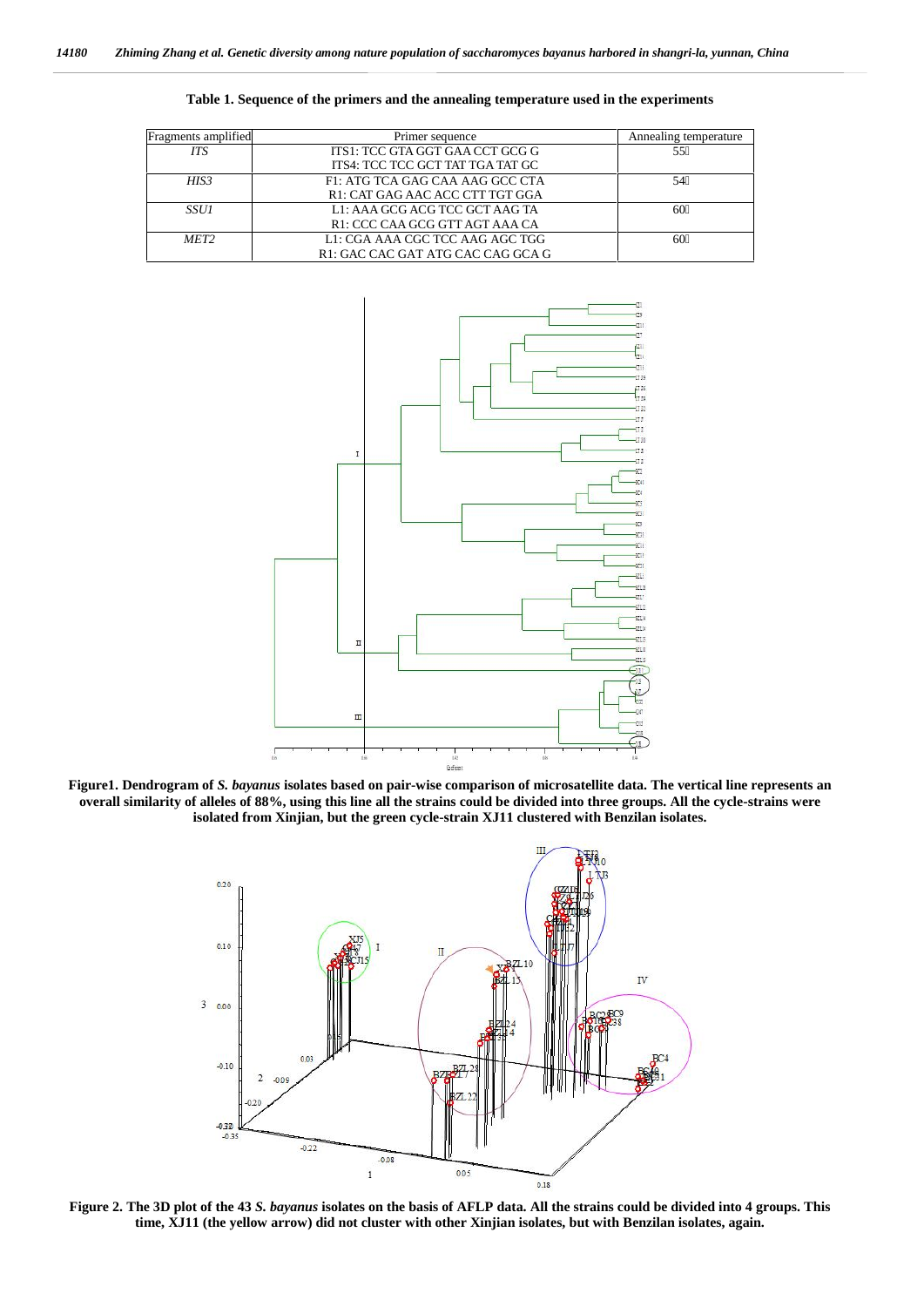unsuccessful because of a remarkably low level of polymorphism among the simple sequence repeats analyzed, and there was very little indication of allele sizes differing in a variable number of tandem repeats, with a total of only  $\sim 10^3$  genotypes distinguishable. The genetic diversity level here is quite low in this study too. Since the genetic diversity of *S. bayanus* in both Shangri-la and New Zealand is low, and the weather in those two areas is cool, we inferred that the sexual activity of the species in those cool areas is inactive. The population genetic data suggest that there is a degree of migration of *S. bayanus* among regions within the Shangri-la area. We did not have enough time or resources to go on to test ideas as to why there are differences among regions. Climate, local adaptation, and other factors include the soil, substrate nutrient composition and availability might determine the differences (Gayevskiy and Goddard, 2012). It is likely that a combination of factors will be responsible, and it will be of interest to ascertain the relative contributions of each in the future.

#### **CONCLUSION**

Our sequences come from vineyard yeast in Shangri-la, Yunnan, China, which are quite similar to a Europe one. They may come with the grapevine which also came from Europe years ago. It is another evidence for yeast spread in the world wild aided by the human being. There is a genetically diverse natural population of *S. bayanus* isolated from vineyards in Shangri-la, Yunnan, China, where is an important place for wine production but never been reported in the area of yeast research. However, the genetic diversity level here is quite low, and those isolates may have the same origin. Both microsatellites and AFLP markers appear to provide useful genotyping systems in *S. bayanus*, although polymorphism of AFLP is much more than that of the microsatellite. And AFLPs seems to be much more informative and efficient.

**Conflict of interest:** The authors declare that they have no competing interests.

**Funding:** Joint Project of Agricultural Basic Research in Yunnan Province (2018FG001-038) and Joint Project of Agricultural Basic Research in Yunnan Province (2018FG001-038).

#### **REFERENCES**

- Bing J, Han PJ, Liu WQ, Wang QM & Bai FY (2014) Evidence for a far east Asian origin of lager beer yeast. *Curr Biol* 24:R380-R381.
- Bertolini L, Zambonelli C, Giudici P & Castellari L (1996) Higher alcohol production by cryotolerant Saccharomyces strains. *Am J Enol Vitic* 47: 343–345.
- Blein-Nicolas M, Albertin W, Valot B, Marullo P, Sicard D, Giraud C, Huet S, Bourgais A, Dillmann C, de Vienne D & Zivy M (2013) Yeast proteome variations reveal different adaptive responses to grape must fermentation. *Mol Biol Evol* 30: 1368–1383.
- De Riek J, Calsyn E, Everaert I, Van Bockstaele E & De Loose M (2001) AFLP based alternatives for the assessment of distinctness, uniformity and stability of sugar beet varieties. *Theor Appl Genet*, 103:1254–1265.
- Demuyter C, Lollier M, Legras JL & Le Jeune C (2004) Predominance of *Saccharomyces uvarum* during

spontaneous alcoholic fermentation for three consecutive years in an Alsatian winery. *J Appl Microbiol* 97: 1140–1148.

- Espinosa JC, Fernandez-Gonzalez M, Ubeda J & Briones A (2002) Identification of wine yeasts by PCR-RFLP without previous isolation on plate. *Food Technol Biotechnol* 40: 157–160.
- Gayevskiy V & Goddard M R (2012) Geographic delineations of yeast communities and populations associated with vines and wines in New Zealand. *The ISME J* 6: 1281–1290.
- Jolly NP, Augustyn OPH & Pretorius IS (2003) The occurrence of non-*Saccharomyces* yeast strains over three vintages in four vineyards and grape musts from four production regions of the Western Cape, South Africa. *South Afr J Enol Vitic* 24: 35-42.
- Libkind D, Hittinger CT, Valério E, Gonçalves C, Dover J, Johnston M, Gonçalves P & Sampaio JP (2011) Microbe domestication and the identification of the wild genetic stock of lager-brewing yeast. *Proc. Natl Acad. Sci. USA* 108: 14539–14544.
- Ling M, Merante F & Robinson BH (1995) A rapid and reliable DNA preparation method for screening a large number of yeast clones by polymerase chain reaction. *Nucl Acid Res* 23: 4924-4925.
- Liti G, Barton DBH & Louis EJ (2006) Sequence diversity, reproductive isolation and species concepts in *Saccharomyces*. *Genetics* 174: 839-850.
- Liti G, Peruffo A, James SA, Roberts IN & Louis EJ (2005) Inferences of evolutionary relationships from a population survey of LTR-retrotransposons and telomeric-associated sequences in the *Saccharomyces sensu stricto* complex. *Yeast* 22: 177-192.
- Liu XZ & Zhang HY (2014) Isolation and Identification of wine related yeasts in Kunming. *J Northwest A & F Univers* (Natural Science Edition), 2014, 42: 135-140.
- Masneuf-Pomare`de I, Bely M, Marullo P, Lonvaud-Funel A & Dubourdieu D (2010) Reassessment of phenotypic traits for *Saccharomyces bayanus* var. *uvarum* wine yeast strains. *Int J Food Microbiol* 139: 79–86.
- Mercado L, Dalcerob A, Masuellia R & Combina M (2007) Diversity of *Saccharomyces* strains on grapes and winery surfaces: analysis of their contribution to fermentative flora of Malbec wine from Mendoza (Argentina) during two consecutive years. *Food Microbiol* 24: 403–412.
- Muller LA & McCusker JH (2009) A multispecies-based taxonomic microarray reveals interspecies hybridization and introgression in *Saccharomyces cerevisiae*. *FEMS Yeast Res* 9: 143-152.
- Naumov GI, Masneuf I, Naumova ES, Aigle M & Dubourdieu D (2000) Association of *Saccharomyces bayanus* var. *uvarum* with some French wines: genetic analysis of yeast population. *Res Microbiol* 151, 683– 691.
- Naumov GI, Naumova ES, Antunovics A & Sipiczki M (2002) *Saccharomyces bayanus* var. *uvarum* in Tokaj wine-making of Slovakia and Hungary. *Appl Microbiol Biotechnol* 59, 727–730.
- Naumov GI, Nguyen HV, Naumova ES, Michel A, Aigle M & Gaillardin C (2001) Genetic identification of *Saccharomyces bayanus* var. *uvarum*, a ciderfermenting yeast. *Int J Food Microbiol* 65: 163–171.